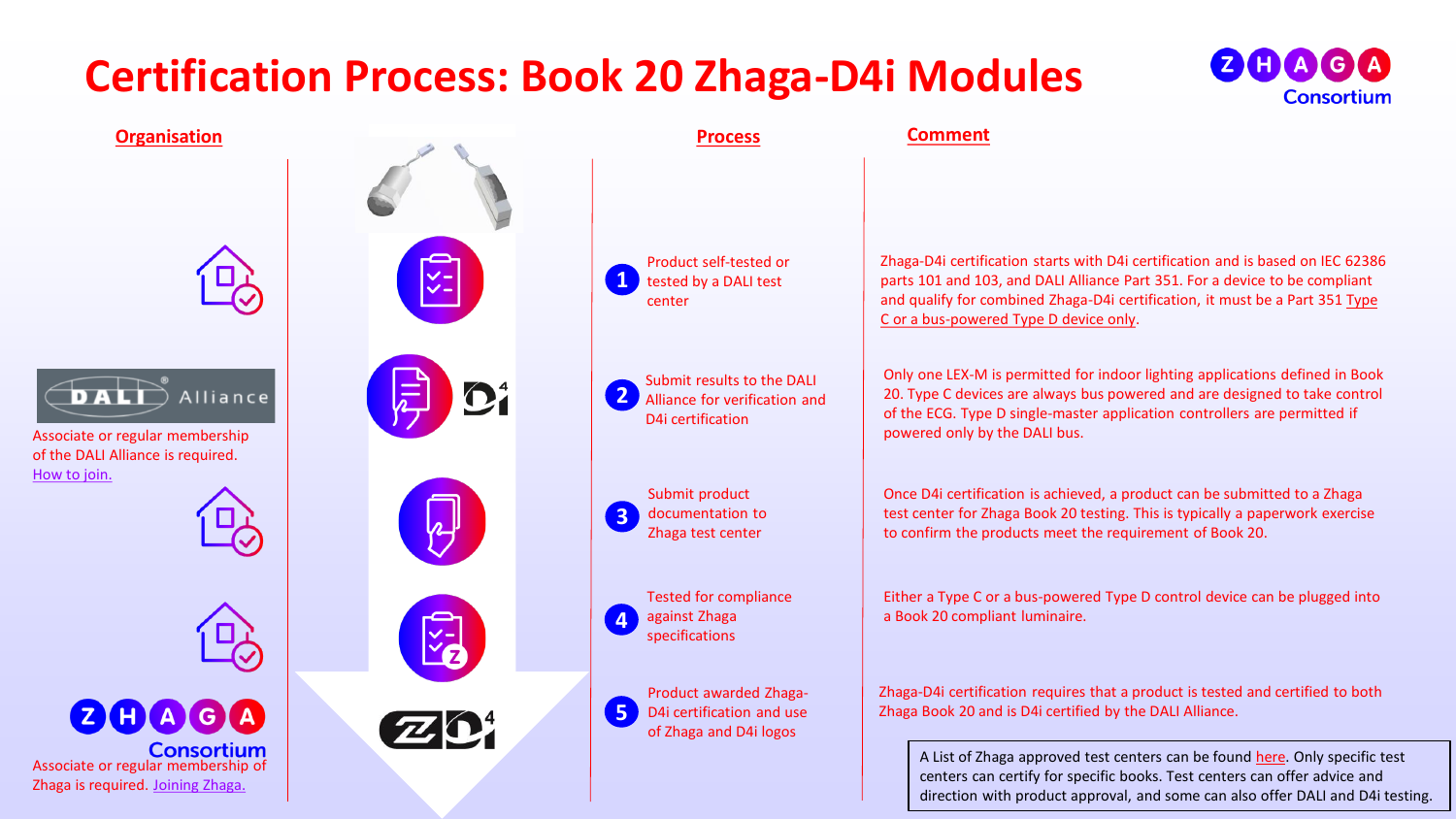## **Certification Process: Book 20 Zhaga-D4i Luminaires**



| <b>Organisation</b>                                                                                   |               | <b>Process</b>                                                                                 | <b>Comment</b>                                                                                                                                                                                     |
|-------------------------------------------------------------------------------------------------------|---------------|------------------------------------------------------------------------------------------------|----------------------------------------------------------------------------------------------------------------------------------------------------------------------------------------------------|
|                                                                                                       | $-$           |                                                                                                |                                                                                                                                                                                                    |
|                                                                                                       |               | Compile required<br>documentation and submit<br>to Zhaga test center                           | A compliant luminaire will include at least one D4i certified driver, a Book 20<br>defined mounting interface, and shall have one and only one Zhaga Book 20<br>compliant Luminaire Plug (LEX-LP). |
|                                                                                                       | $\frac{1}{2}$ | Tested for compliance<br>$\overline{2}$<br>against Zhaga specifications                        | An intra luminaire DALI bus will provide connection to the LEX-LP interface.<br>Certification is typically a paperwork exercise to confirm the products meet<br>the requirement of the book.       |
| 20464<br><b>Consortium</b><br>Associate or regular membership of<br>Zhaga is required. Joining Zhaga. |               | Product awarded Zhaga-D4i<br>certification and use of<br>$\overline{3}$<br>Zhaga and D4i logos | To certify a luminaire only Zhaga Consortium membership is required.                                                                                                                               |
|                                                                                                       |               |                                                                                                | A List of Zhaga approved test centers can be found here. Only specific test                                                                                                                        |

centers can certify for specific books. Test centers can offer advice and direction with product approval, and some can also offer DALI and D4i testing.